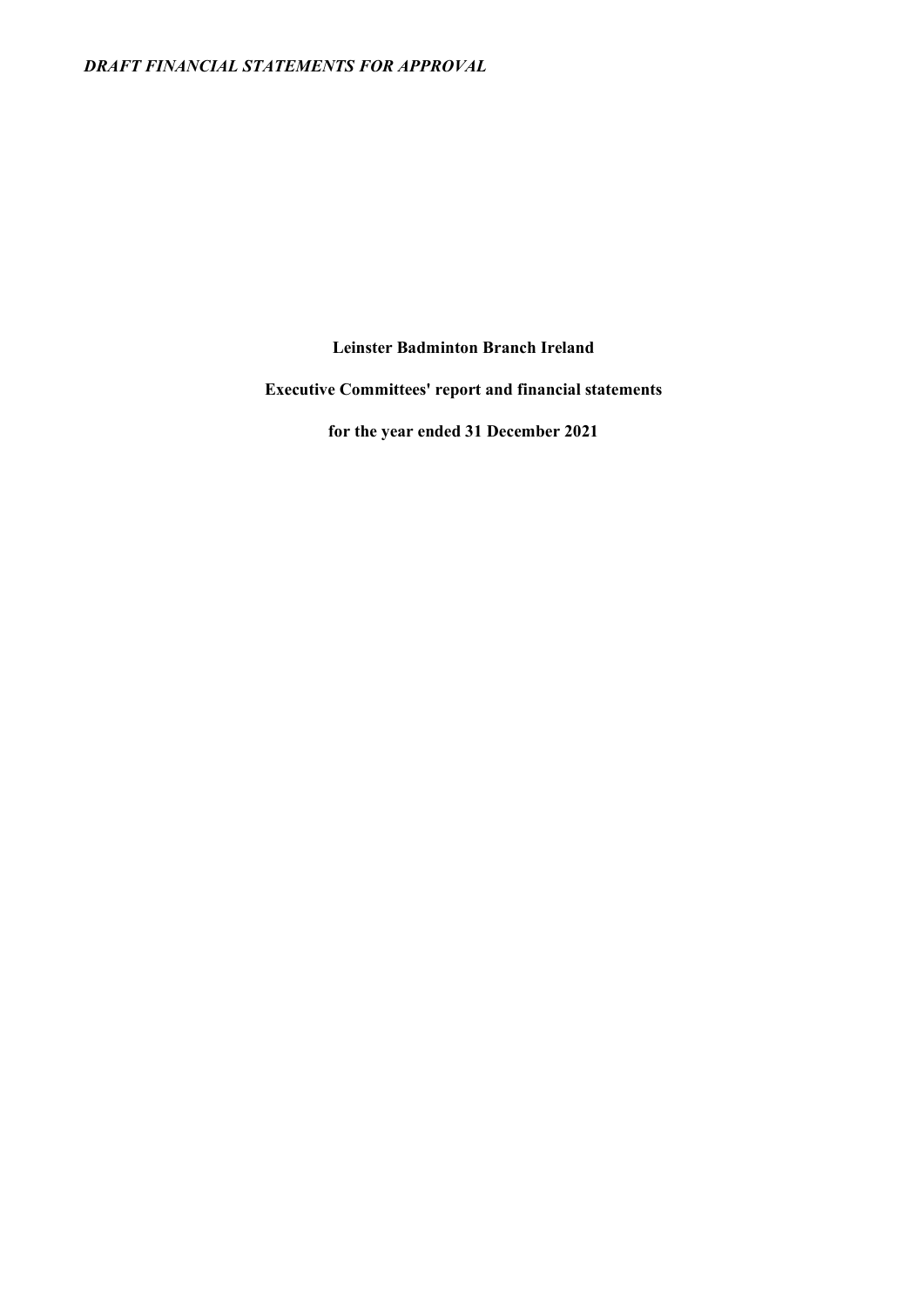## Leinster Badminton Branch Ireland

## Contents

|                                                                                 | Page             |
|---------------------------------------------------------------------------------|------------------|
| Officers and other information                                                  | 1                |
| <b>Executive Committee's Report</b>                                             | $2 - 3$          |
| Independent Auditors' report                                                    | $\boldsymbol{4}$ |
| Income and expenditure account                                                  | 5                |
| <b>Balance</b> sheet                                                            | 6                |
| Cash flow statement                                                             | 7                |
| Notes to the financial statements<br>Including statement of accounting policies | $8 - 14$         |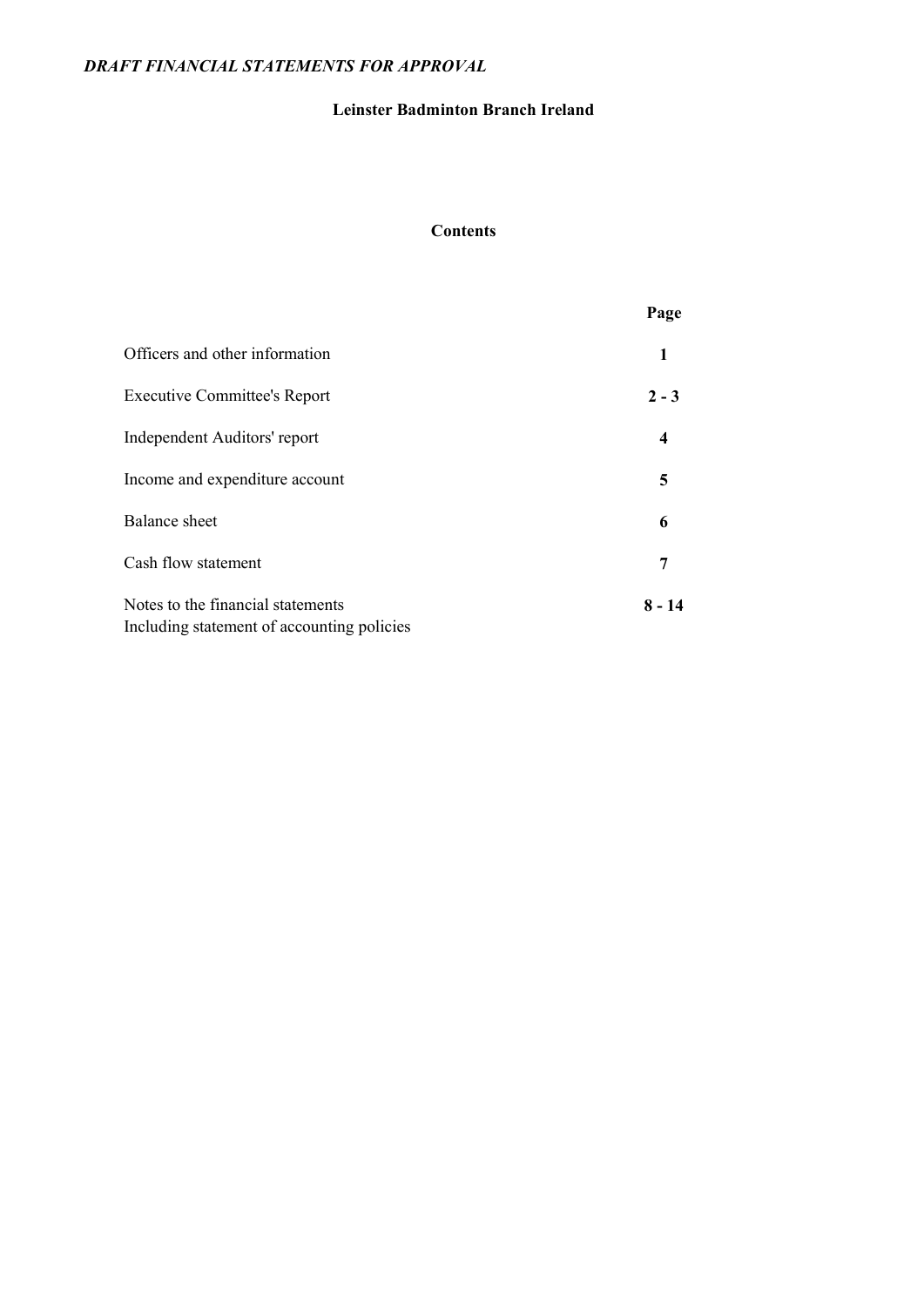## Leinster Badminton Branch Ireland

## Executive Committee and other information

| President           | Catherine Smyth                                                                                                      |
|---------------------|----------------------------------------------------------------------------------------------------------------------|
| Chairperson         | John Taylor - Interim Chair                                                                                          |
| Honourary Treasurer | Grainne Kinnerk                                                                                                      |
| General Secretary   | <b>Betty Luttrel - Acting</b>                                                                                        |
| Trustees            | Brian Herman<br>Tommy McGrath<br>Har Allison                                                                         |
| Auditors            | Cronin & Company<br>Chartered Certified Accountant & Registered Auditor<br>1 Terenure Place<br>Terenure<br>Dublin 6w |
| <b>Bankers</b>      | <b>Ulster Bank</b><br><b>Walkinstown Cross</b><br>Dublin 12.                                                         |
| Solicitors          | Egan O'Reilly Solicitors<br>19 Upper Mount Street<br>Dublin 2.                                                       |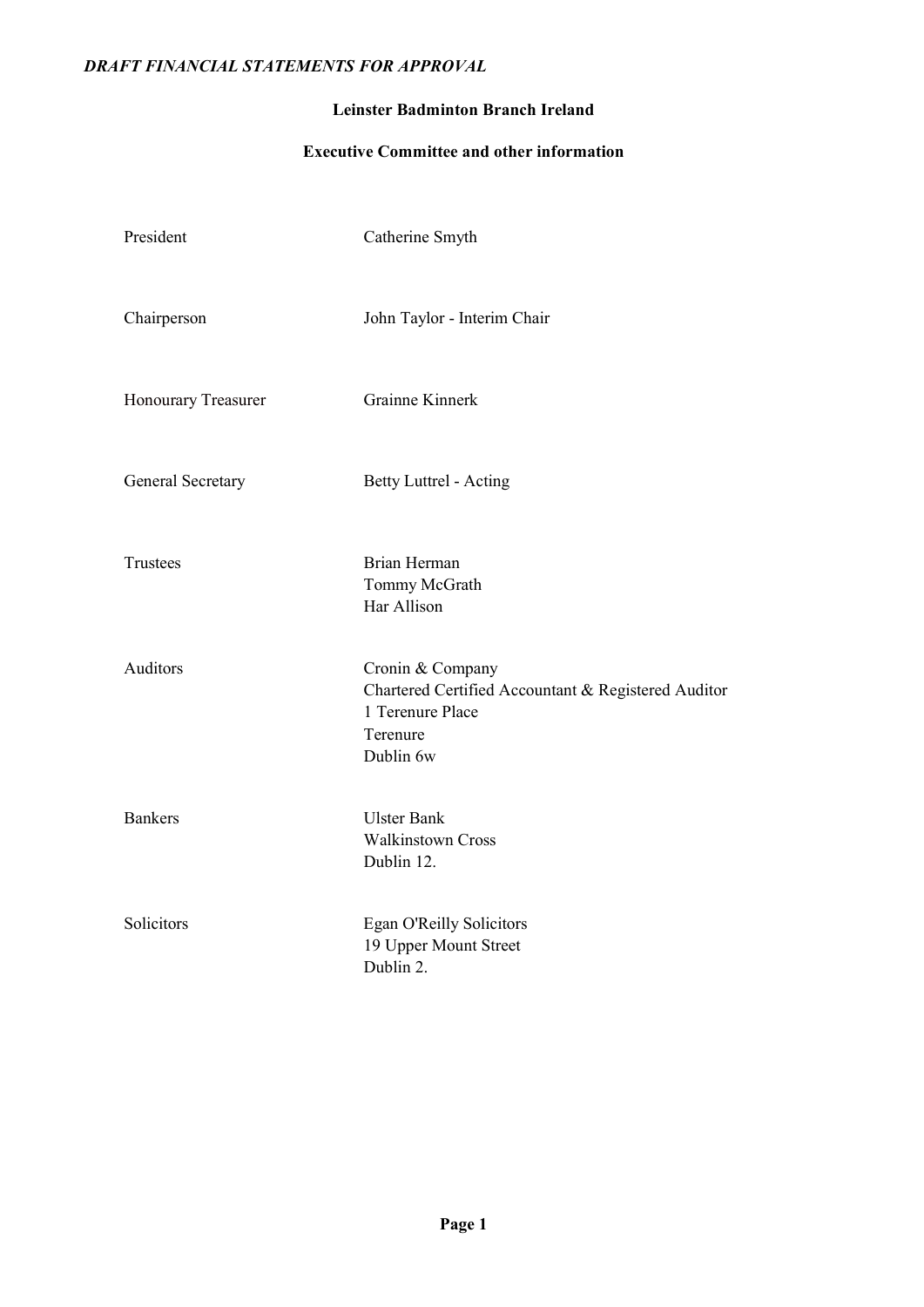### Leinster Badminton Branch Ireland

#### Executive Committe's Report

The executive committee submit their report and audited financial statements for the year ended 31 December 2021.

#### Statement of responsibilities of the Executive Committee

The executive committee are required to prepare financial statements for each financial period which give a true and fair view of the state of affairs of the branch and of the surplus or deficit of the branch for that period. In preparing those financial statements, the executive committee are required to

- select suitable accounting policies and then apply them consistently

- make judgements and estimates that are reasonable and prudent

- prepare the financial statements on the going concern basis unless it is inappropriate to presume that the company will continue in business.

The executives confirm that they have complied with the above requirements in preparing the financial statements.

The executive committee are responsible for keeping proper books of account which disclose with reasonable accuracy at any time the financial position of the branch and to enable them to ensure that the financial statements are prepared in accordance with accounting standards generally accepted in Ireland. They are also responsible for safeguarding the assets of the branch and hence, for taking reasonable steps for the prevention and detection of fraud and other irregularities.

€

### Results

| Surplus/(Loss) for the year after providing for depreciation<br>and before transfers to funds | 142.996 |
|-----------------------------------------------------------------------------------------------|---------|
| Total Surplus/(Loss)                                                                          | 142.996 |

#### Reveiw of the branch

The branch's principal activity during the year was facilitation of badminton activities. The executive committee consider the level of activity and the year end financial position to be satisfactory.

#### Future developments

The main activities of the branch remain unchanged and the committee anticipate that any future developments would relate to these activities.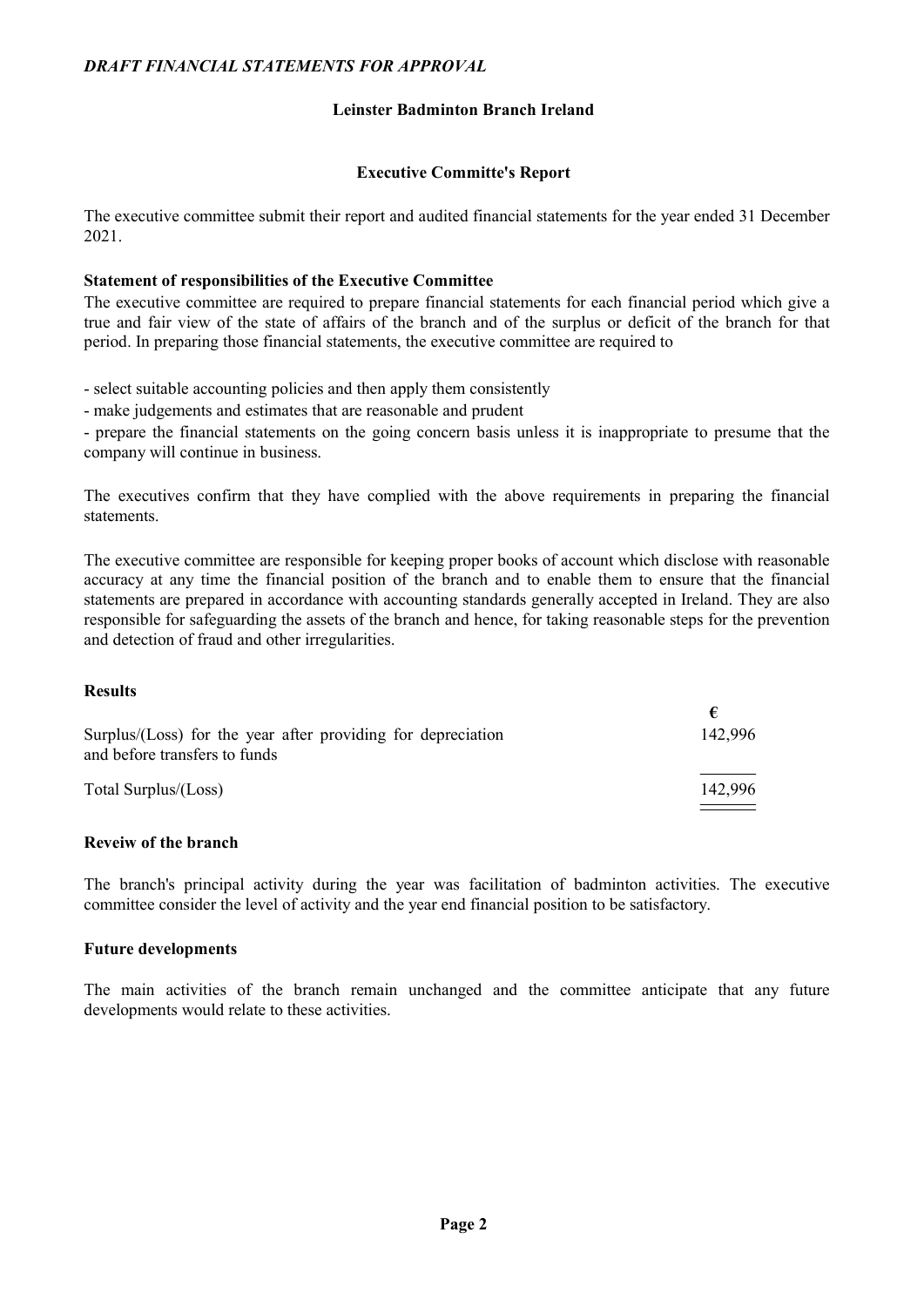## Leinster Badminton Branch Ireland

#### Events since the year end

Since the year end the club has been severely impacted by the effects of Covid-19. The precautionary lock down steps taken nationwide have significantly curtailed the ability of the club's operation and ability to generate income. These restrictions have a significant negative impact on the 2021 activity of the club. The club has availed of Government led financial supports including the wage subsidy scheme during this period. The executive committee are satisfied that the club has taken all available steps to ensure that it can navigate through this difficult and unprecedented period.

### Auditors

We confirm that we have made available to Cronin & Company, Chartered Certified Accountants, all the accounting records of Leinster Badminton Branch Ireland and have provided them with all the information necessary for the preparation of the Financial Statements for the year ended 31 December 2021. We confirm that Cronin & Company will remain in office for the next year.

On behalf of the board

President Chairman

\_\_\_\_\_\_\_\_\_\_\_\_\_\_\_\_ \_\_\_\_\_\_\_\_\_\_\_\_\_\_\_\_

Date: 14th April 2022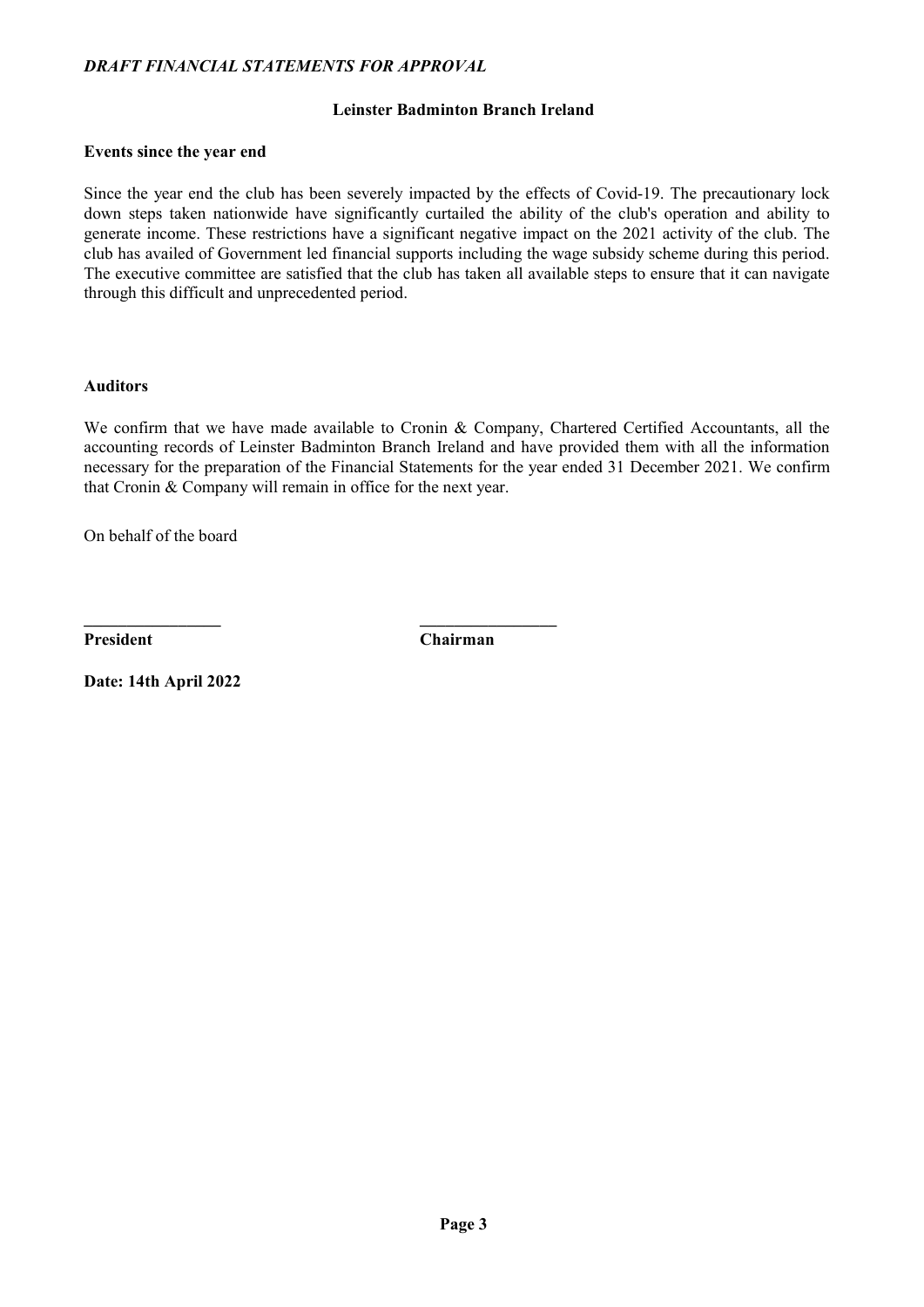### Leinster Badminton Branch Ireland

#### INDEPENDENT AUDITORS' REPORT TO THE MEMBERS OF LEINSTER BADMINTON BRANCH

We have audited the attached financial statements which have been prepared under the historical cost convention.

#### Respective responsibilities of executive and auditors

As described in the Executive Committee's responsibilities, the Committee is responsible for the preparation of financial statements. It is our responsibilities to form an independent opinion, based on our audit, on those statements and report our opinion to you.

#### Basis of opinion

We conducted our audit in accordance with the Auditing Standards issued by the Auditing Practices Board. An audit includes an examination, on a test basis, of evidence relevant to the amounts and disclosures in the financial statements. It also includes an assessment of the significant estimates and judgements made by the Committee in the preparation of the financial statements, and of whether the accounting policies are consistent applied and adequately disclosed.

We planned and performed our audit so as to obtain all the information and explanations which we considered in order to provide us with sufficient evidence to give reasonable assurance that the financial statements are free from material misstatement, whether caused by fraud or other irregularity or error. In forming our opinion we also evaluated the overall adequacy of the presentation of information in the financial statements.

#### Opinion

In our opinion these financial statements give a true and fair view of the state of the affairs of the club as at 31 December 2021 and of its surplus for the year ended on that date.

Michael Cronin For and on behalf of Cronin & Company Chartered Certified Accountant & Registered Auditor 1 Terenure Place Terenure Dublin 6w

Date: 14th April 2022

 $\mathcal{L}_\text{max}$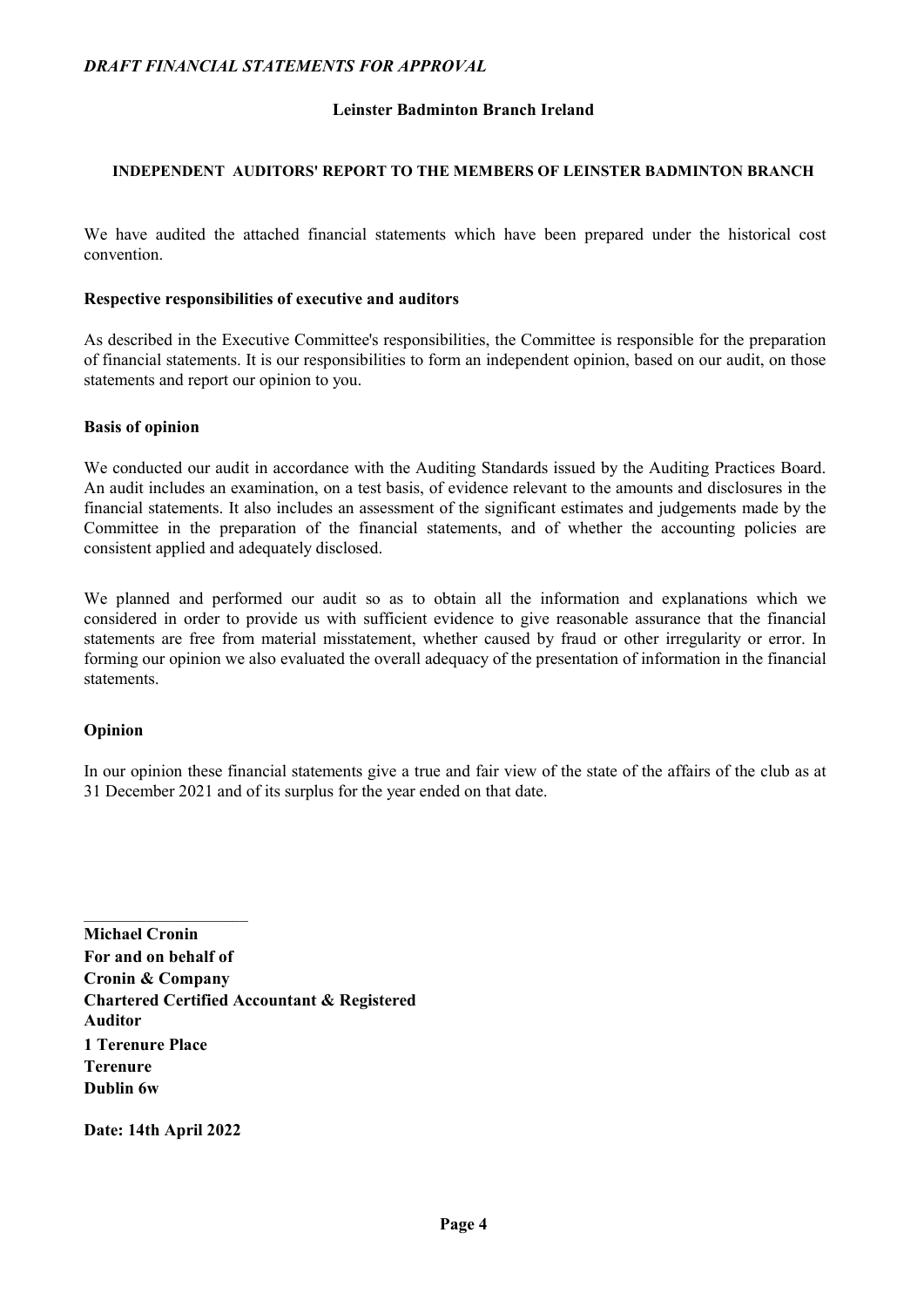## Leinster Badminton Branch Ireland

## Income and Expenditure Account for the year ended 31 December 2021

|                                             | <b>Continuing operations</b> |          |  |
|---------------------------------------------|------------------------------|----------|--|
|                                             | 2021                         | 2020     |  |
|                                             | €                            | €        |  |
| <b>Income</b>                               |                              |          |  |
| Affiliation fees                            | 17,621                       | 11,024   |  |
| Competitions                                | 8,079                        |          |  |
| <b>Rent Received</b>                        | 18,892                       | 16,703   |  |
| Grant & Revenue Subsidy                     | 150,456                      | 39,222   |  |
| <b>EWSS</b>                                 | 75,579                       |          |  |
| Hall Income                                 | 171,829                      | 185,927  |  |
| Other Income                                | 116,937                      | 118,265  |  |
| <b>Total Income</b>                         | 559,393                      | 371,141  |  |
| <b>Resources expended</b>                   |                              |          |  |
| Administration expenses                     | 109,884                      | 172,975  |  |
| Activity expenses                           | 1,063                        | 25,354   |  |
| Operating expenses                          | 289,410                      | 158,983  |  |
| Financial expenses                          | 16,040                       | 24,857   |  |
| <b>Total expenditure</b>                    | 416,397                      | 382,169  |  |
| Surplus/(deficit) before distributions      | 142,996                      | 11,028   |  |
| Transfer to Centre Development fund         |                              |          |  |
| Surplus/ (Loss) for the period              | 142,996                      | (11,028) |  |
| Exceptional Items - Amortised expedited     |                              | 52,821   |  |
| <b>Total Surplus/ (Loss) for the period</b> | 142,996                      | 63,849   |  |
|                                             |                              |          |  |

On behalf of the Executive Committee

President Chairman

Date: 14th April 2022

 $\_$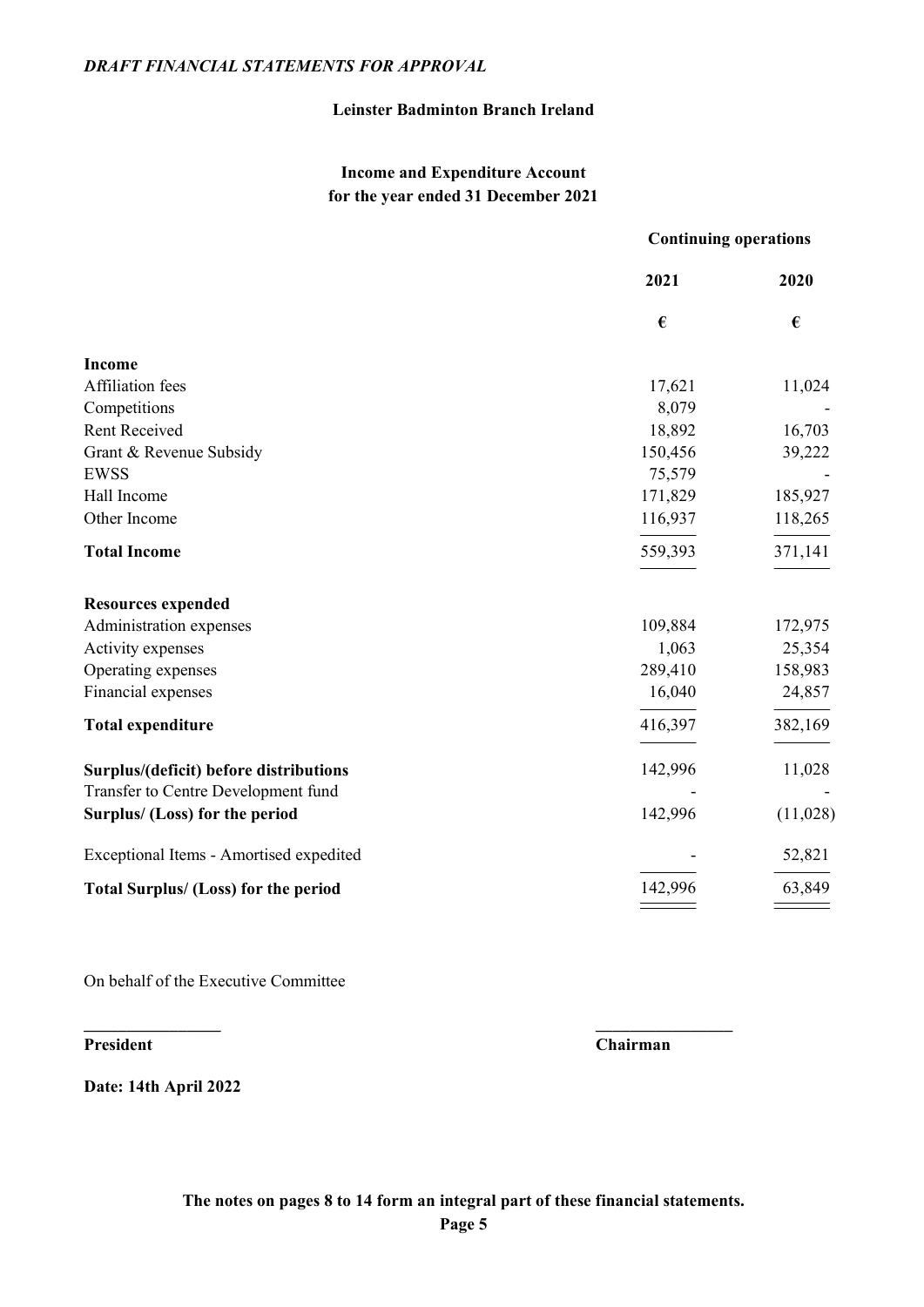### Leinster Badminton Branch Ireland

## Balance sheet as at 31 December 2021

|                                       |                         | 2021       |           | 2020       |           |  |  |
|---------------------------------------|-------------------------|------------|-----------|------------|-----------|--|--|
|                                       | <b>Notes</b>            | €          | €         | €          | €         |  |  |
| <b>Fixed assets</b>                   |                         |            |           |            |           |  |  |
| Tangible assets                       | $\overline{\mathbf{4}}$ |            | 1,255,212 |            | 1,319,014 |  |  |
| <b>Current assets</b>                 |                         |            |           |            |           |  |  |
| <b>Stocks</b>                         |                         | 1,014      |           | 1,300      |           |  |  |
| Debtors                               | 5                       | 34,145     |           | 10,959     |           |  |  |
| Prize bonds                           |                         | 57         |           | 57         |           |  |  |
| Cash at bank and in hand              |                         | 165,829    |           | 18,200     |           |  |  |
|                                       |                         | 201,045    |           | 30,516     |           |  |  |
| <b>Creditors: amounts falling</b>     |                         |            |           |            |           |  |  |
| due within one year                   | 6                       | (121, 329) |           | (103, 675) |           |  |  |
| Net current assets/(liabilities)      |                         |            | 79,716    |            | (73, 159) |  |  |
| <b>Total assets less current</b>      |                         |            |           |            |           |  |  |
| <b>liabilities</b>                    |                         |            | 1,334,928 |            | 1,245,855 |  |  |
| <b>Creditors: amounts falling due</b> |                         |            |           |            |           |  |  |
| after more than one year              | $\overline{7}$          |            | (61,980)  |            | (50, 725) |  |  |
|                                       |                         |            |           |            |           |  |  |
| <b>Net assets</b>                     |                         |            | 1,272,948 |            | 1,195,130 |  |  |
| <b>Capital and reserves</b>           |                         |            |           |            |           |  |  |
| Capital fund                          | 9                       |            | 591,025   |            | 591,025   |  |  |
| Accumulated club funds                |                         |            | 427,153   |            | 284,157   |  |  |
| <b>Building Reserves</b>              |                         |            |           |            |           |  |  |
| Cospoir grant                         | 10                      |            | 14,214    |            | 17,838    |  |  |
| Dept. of Arts, Sports & Tourism grant | 11                      |            | 125,079   |            | 128,883   |  |  |
| General building fund                 | 12                      |            | 53,881    |            | 80,827    |  |  |
| Centre Development fund               | 13                      |            | 61,596    |            | 92,400    |  |  |
|                                       |                         |            | 1,272,948 |            | 1,195,130 |  |  |

On behalf of the Executive Committee

\_\_\_\_\_\_\_\_\_\_\_\_\_\_\_\_ \_\_\_\_\_\_\_\_\_\_\_\_\_\_\_\_

President Chairman

Date: 14th April 2022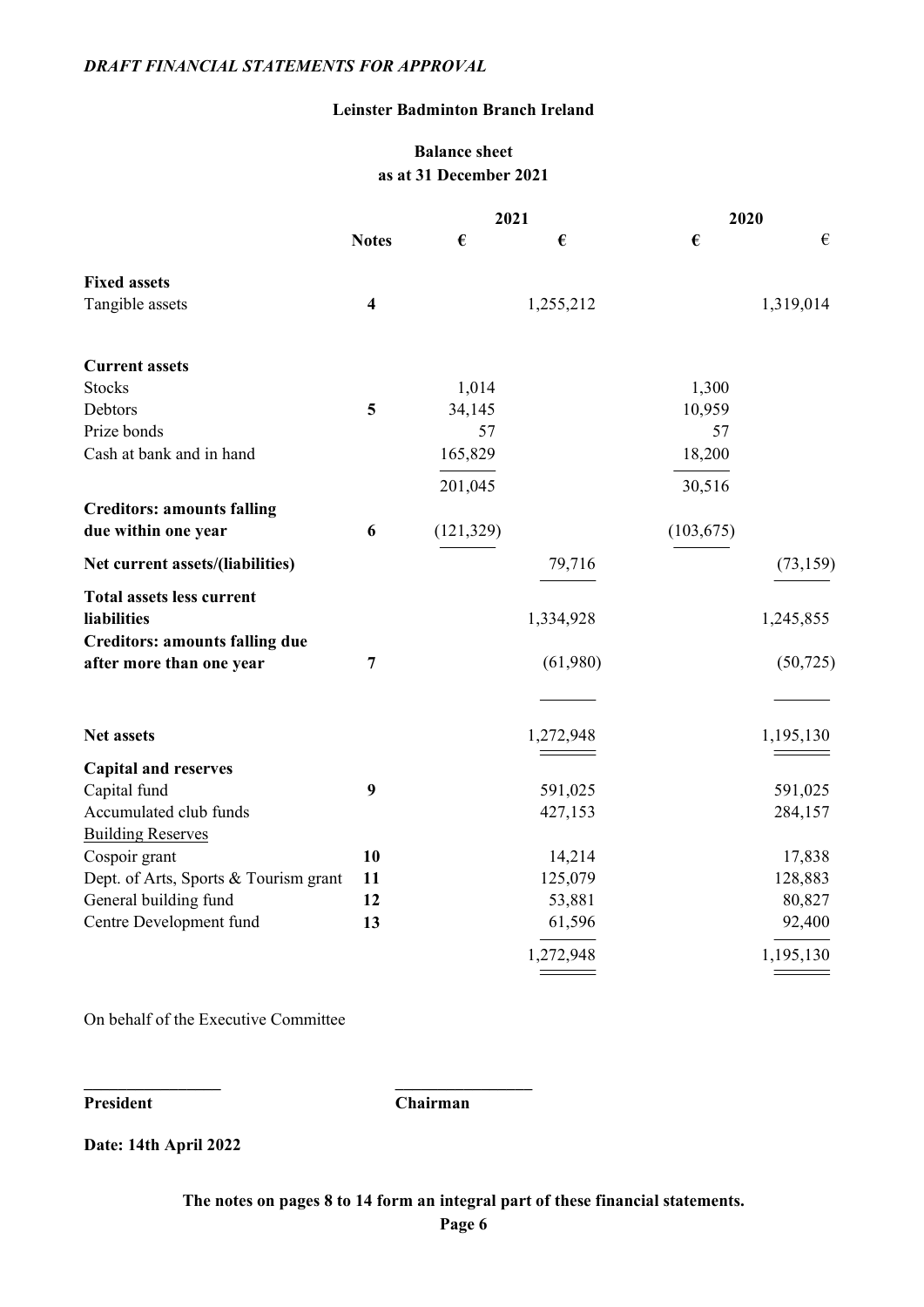## Leinster Badminton Branch Ireland

## Cash flow statement for the year ended 31 December 2021

|                                                          | 2021      | 2020      |
|----------------------------------------------------------|-----------|-----------|
| <b>Notes</b>                                             | €         | €         |
| Reconciliation of operating profit/(loss) to net         |           |           |
| cash inflow from operating activities                    |           |           |
| Operating Profit / (Loss)                                | 142,996   | (63, 849) |
| Depreciation                                             | 63,802    | 69,944    |
| Decrease in stocks                                       | 286       |           |
| (Increase) in debtors                                    | (23, 186) | 59,714    |
| Increase in creditors                                    | 49,690    | (18, 646) |
| Government grant released                                | (65,172)  | (65,170)  |
| Net cash inflow from operating activities                | 168,416   | (18,007)  |
| <b>Cash flow statement</b>                               |           |           |
| Interest charged                                         | 4,577     | 1,590     |
| Acquisitions and disposals                               |           |           |
| Loan term loan (repayments)/drawdown                     | (25,364)  | (44, 357) |
|                                                          | (20, 787) | (42, 767) |
| Increase/(decrease) in cash in the year                  | 147,629   | (60, 774) |
| Reconciliation of net cash flow to movement in net funds |           |           |
| Increase/(decrease) in cash in the year                  | 147,629   | (60, 774) |
| Net funds at 1 January 2021                              | 18,200    | 78,974    |
| Net funds at 31 December 2021                            | 165,829   | 18,200    |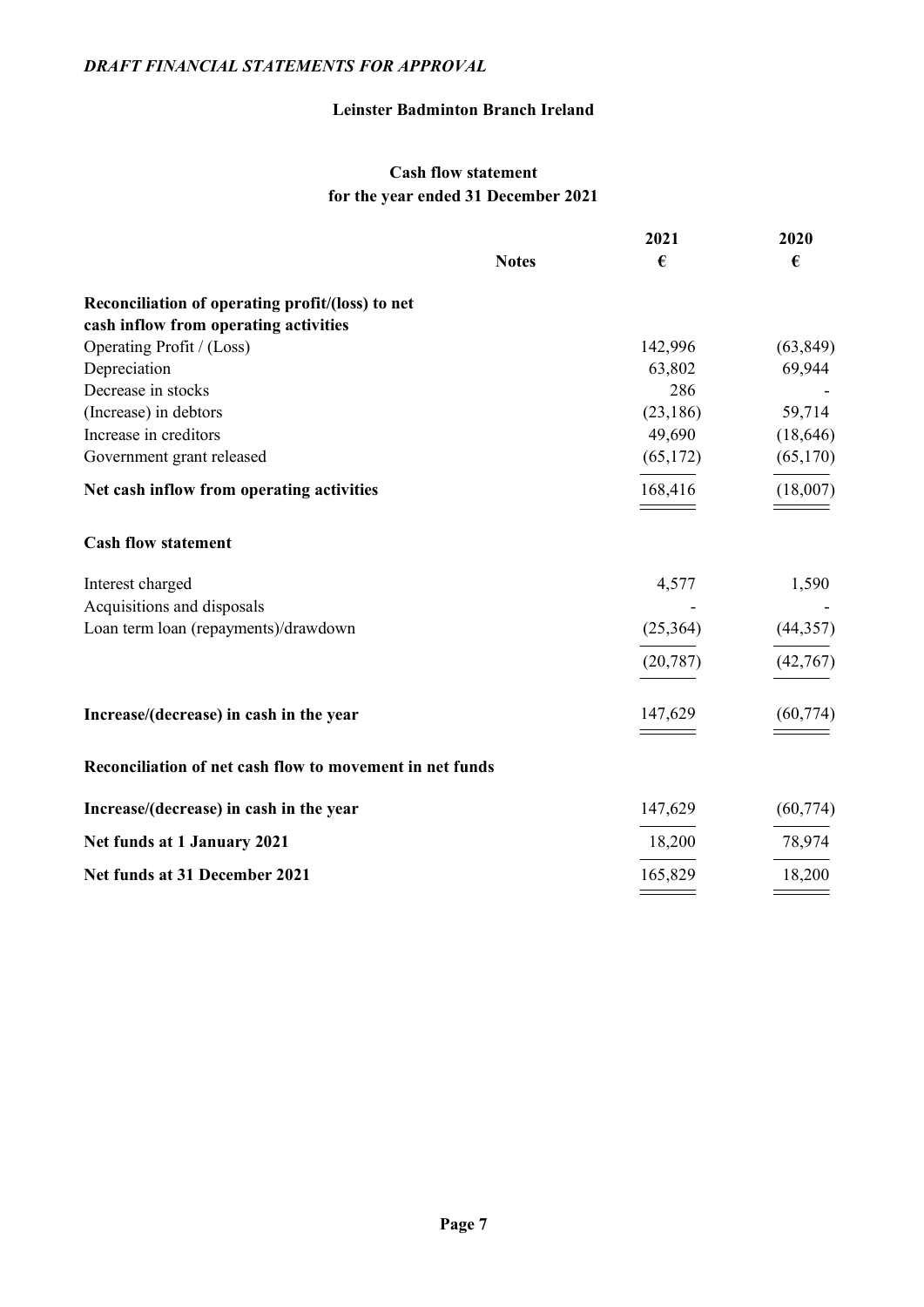#### Leinster Badminton Branch Ireland

## Notes to the financial statements for the year ended 31 December 2021

#### 1. Statement of accounting policies

The following accounting policies have been applied consistently in dealing with items which are considered material in relation to the company's financial statements.

#### 1.1. Basis of preparation

The audited financial statements have been prepared in accordance with accounting standards generally accepted in Ireland and the Companies Act 2014. Accounting Standards generally accepted in Ireland in preparing financial statements giving a true and fair view are those issued by the Financial Reporting Council.

### 1.2. Tangible assets and depreciation

Tangible assets are stated at cost less accumulated depreciation and accumulated impairment loss. Cost includes all costs that are directly attributable to bringing the asset into working condition for its intended use.

#### Depreciation

Depreciation is provided on all tangible assets, at rates calculated to write off the cost less estimated residual value, of each asset systematically over its expected useful life, as follows:

| Leasehold properties | ۰. | 2% Straight Line    |
|----------------------|----|---------------------|
| Plant and machinery  |    | 12.5% Straight Line |
| Fixtures, fittings   |    |                     |
| and equipment        |    | 12.5% Straight Line |

#### 1.3. Stock

Stock is valued at the lower of cost and net realisable value, after making due allowance for obsolete and slow moving items. Cost includes all costs incurred in the normal course of business in bringing the product or service to its present location and condition.

### 1.4. Grants

Grants are credited to deferred revenue. Grants towards capital expenditure are released to the profit and loss account over the expected useful life of the assets. Grants towards revenue expenditure are released to the profit and loss account as the related expenditure is incurred.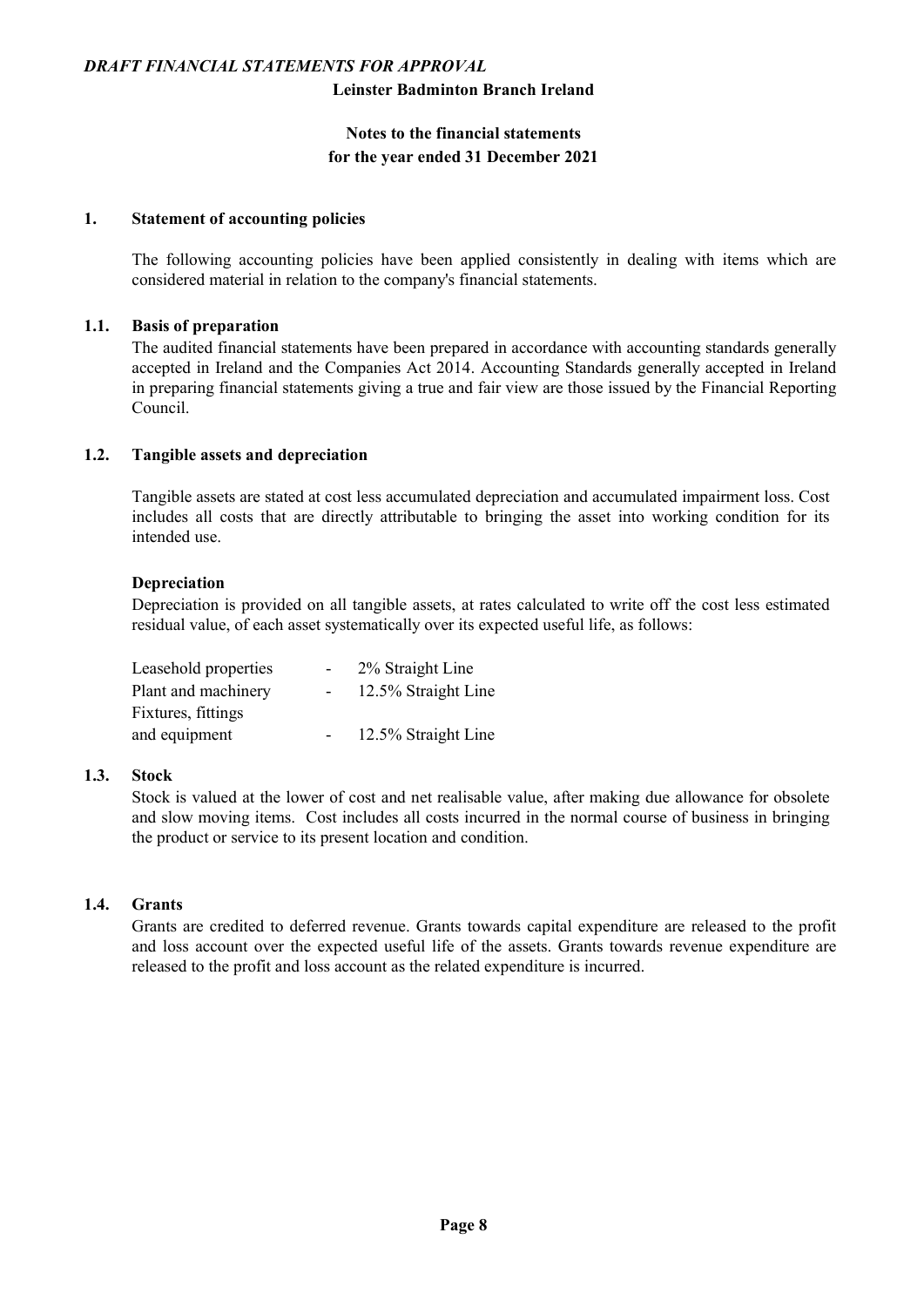### Leinster Badminton Branch Ireland

## Notes to the financial statements for the year ended 31 December 2021

.................... continued

#### 2. Employees

| <b>Number of employees</b><br>The average monthly numbers of employees<br>during the year were: | 2021            | 2020              |
|-------------------------------------------------------------------------------------------------|-----------------|-------------------|
|                                                                                                 | 9               |                   |
| <b>Employment costs</b>                                                                         | 2021<br>€       | 2020<br>€         |
| Wages and salaries<br>Social insurance costs                                                    | 89,543<br>4,970 | 125,267<br>11,636 |
|                                                                                                 | 94,513          | 136,903           |

#### 3. Connected Clubs

The branch has two connected clubs, Midland Branch Badminton Club and Baldoyle Badminton Club.

The following balances are included in debtors/(creditors) in respect of amounts due from/(to) connected clubs:

|                               | 2021  | 2020  |
|-------------------------------|-------|-------|
|                               | €     | €     |
| Midland Branch Badminton Club | 2,990 | 4,863 |
| Baldoyle Badminton Club       | 134   | 2,419 |
|                               | 3,124 | 7,282 |
|                               |       |       |

The amounts due from both Midland Branch and Baldoyle Branch will not be provided for at present, however the respective Treasurers have agreed they will not be repayable in the short to medium term.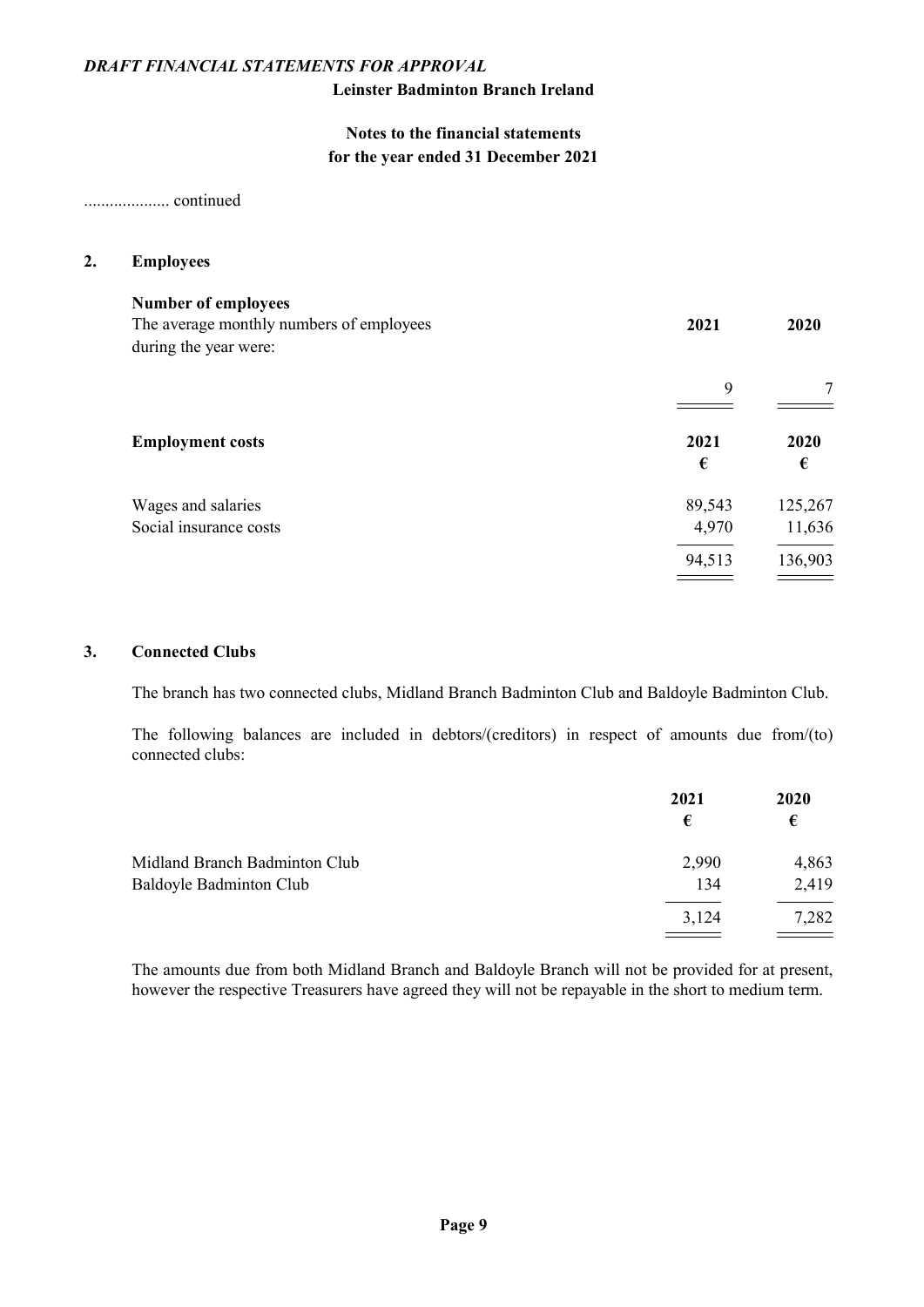## Leinster Badminton Branch Ireland

# Notes to the financial statements for the year ended 31 December 2021

.................... continued

#### 4. Tangible assets

|                        | Freehold<br><b>Buildings</b> | <b>Fixtures</b><br>& fittings | <b>Office</b><br>equipment | <b>Total</b> |
|------------------------|------------------------------|-------------------------------|----------------------------|--------------|
|                        | €                            | €                             | €                          | €            |
| Cost                   |                              |                               |                            |              |
| At 1 January 2021      | 2,353,263                    | 285,308                       | 37,965                     | 2,676,536    |
| At 31 December 2021    | 2,353,263                    | 285,308                       | 37,965                     | 2,676,536    |
| <b>Depreciation</b>    |                              |                               |                            |              |
| At 1 January 2021      | 1,077,683                    | 243,987                       | 35,860                     | 1,357,530    |
| Charge for the year    | 46,732                       | 16,342                        | 720                        | 63,794       |
| At 31 December 2021    | 1,124,415                    | 260,329                       | 36,580                     | 1,421,324    |
| <b>Net book values</b> |                              |                               |                            |              |
| At 31 December 2021    | 1,228,848                    | 24,979                        | 1,385                      | 1,255,212    |
| At 31 December 2020    | 1,275,580                    | 41,321                        | 2,105                      | 1,319,006    |

| <b>Debtors</b>                 | 2021<br>€ | 2020<br>€ |
|--------------------------------|-----------|-----------|
| Trade debtors                  | 20,784    |           |
| Midland Branch                 | 2,990     | 4,863     |
| Baldoyle Badminton Club        | 134       | 2,419     |
| Prepayments and accrued income | 10,237    | 3,677     |
|                                | 34,145    | 10,959    |
|                                |           |           |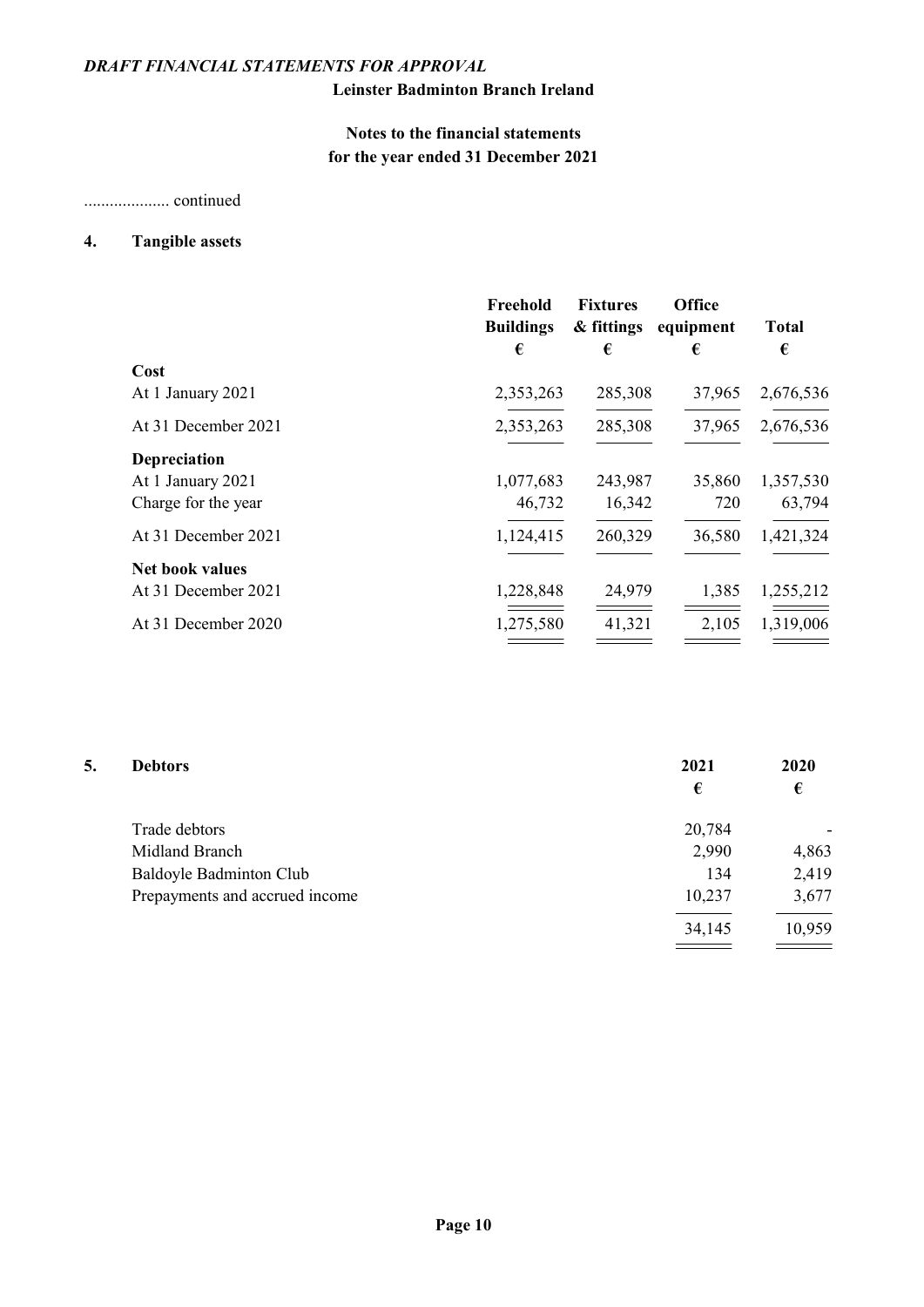## Leinster Badminton Branch Ireland

## Notes to the financial statements for the year ended 31 December 2021

.................... continued

# 6. Creditors: amounts falling due

| $\bullet$                  | 2021<br>€ | 2020<br>€ |
|----------------------------|-----------|-----------|
| Loans & other borrowings   |           |           |
| Bank loan                  | 12,321    | 44,357    |
| <b>Other creditors</b>     |           |           |
| Other creditors            | 30,016    | 23,621    |
| Accruals & Deferred income | 75,403    | 34,391    |
| <b>Taxation creditors</b>  |           |           |
| PAYE/PRSI                  | 3,589     | 1,306     |
|                            |           |           |
|                            |           |           |

121,329 103,675

 $\overline{\phantom{a}}$ 

## 7. Creditors: amounts falling due after more than one year

| ___        | 2021<br>€ | 2020<br>€ |
|------------|-----------|-----------|
| Bank loans | 61,980    | 50,725    |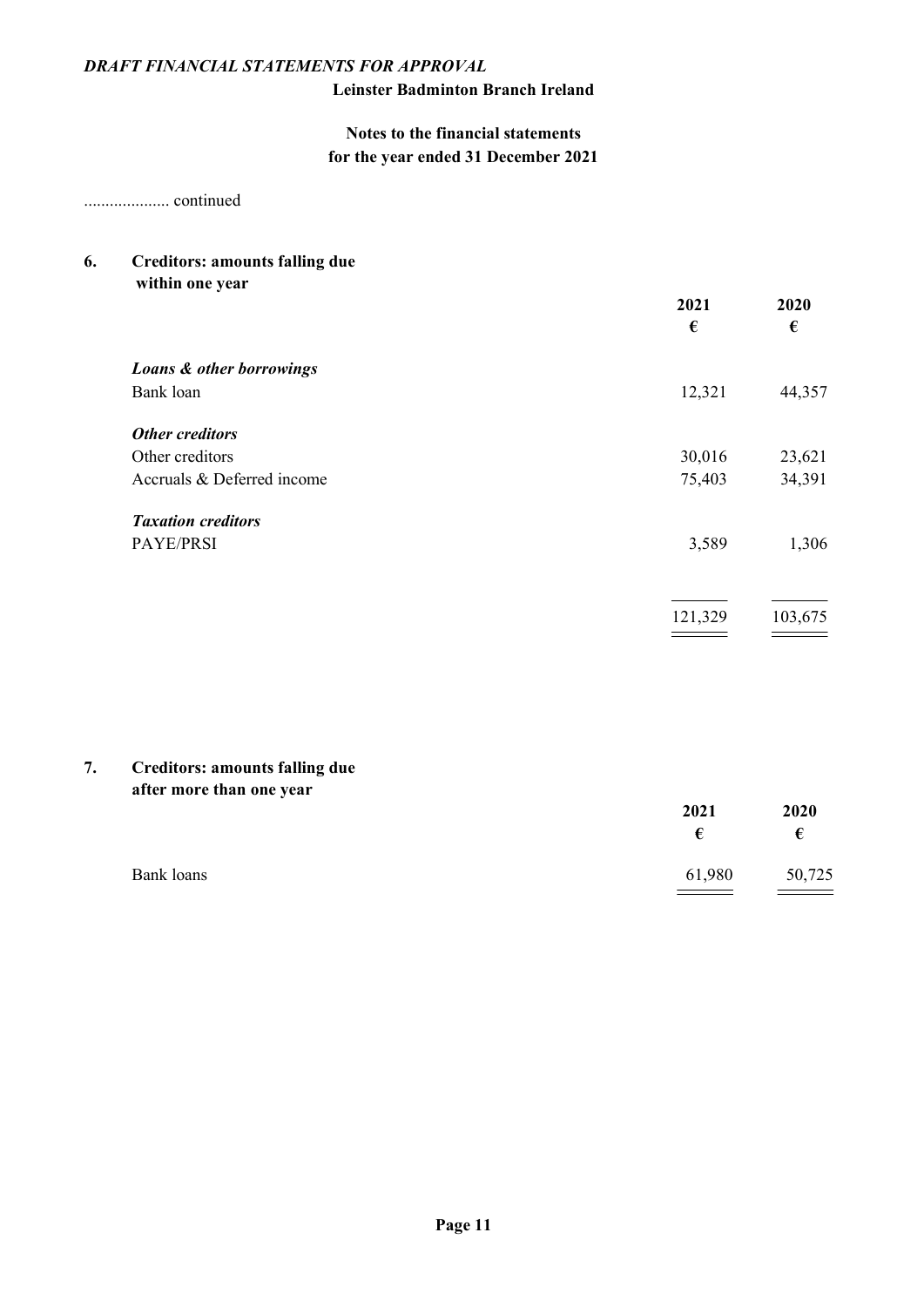## Leinster Badminton Branch Ireland

## Notes to the financial statements for the year ended 31 December 2021

.................... continued

#### 8. Capital Grants

|                          | 2021                     | 2020    |
|--------------------------|--------------------------|---------|
|                          | €                        | €       |
| <b>Government grants</b> |                          |         |
| At 1 January 2021        | 146,721                  | 154,149 |
| Released in year         | 7,428                    | 7,428   |
| Extra released in year   | $\overline{\phantom{0}}$ |         |
| At 31 December 2021      | 139,293                  | 146,721 |

#### 9. Capital fund

|                              | 2021    | 2020    |
|------------------------------|---------|---------|
|                              |         |         |
| Capital fund brought forward | 591,025 | 591,025 |

## 10. COSPOIR Grant

|                                            | 2021<br>€ | 2020<br>€ |
|--------------------------------------------|-----------|-----------|
| Total received                             | 126,974   | 126,974   |
| <i>Amortisation:</i>                       |           |           |
|                                            |           |           |
| Balance at 1 January 2021                  | 109,136   | 73,675    |
| Amortised during the period                | 3,624     | 3,628     |
| Exceptional items - amortisation expedited |           | 31,833    |
| Balance at 31 December 2021                | 112,760   | 109,136   |
| Net book value                             | 14,214    | 17,838    |

A contingent liability exists to repay the Cospoir grant received of €126,974 if the Leinster Branch of the Badminton Union of Ireland disposes of the Baldoyle premises within 35 years from November 1989.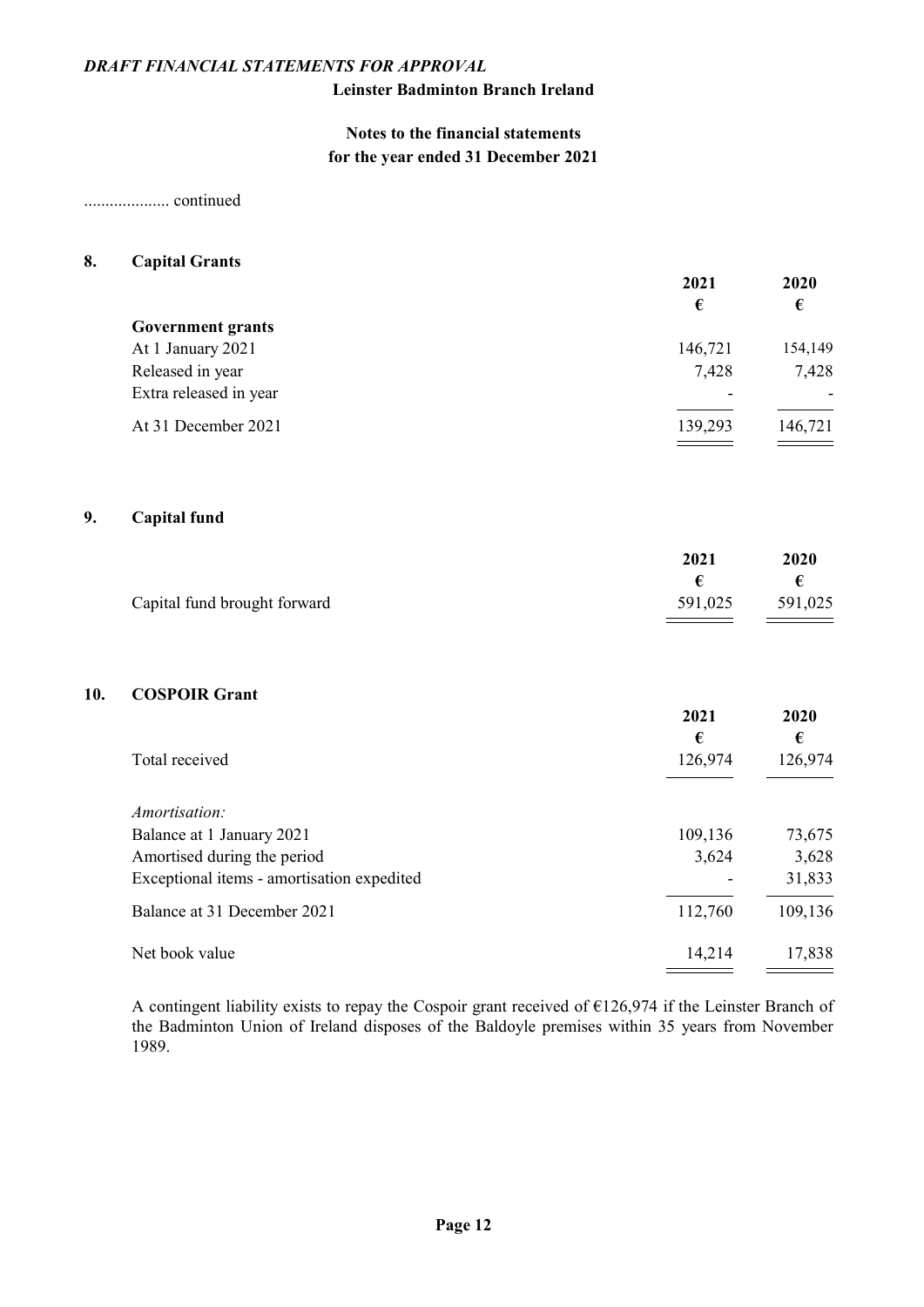## Leinster Badminton Branch Ireland

## Notes to the financial statements for the year ended 31 December 2021

.................... continued

 $12.$ 

#### 11. Department of Arts, Sports and Tourism Grant

|                             | 2021<br>€ | 2020<br>€ |
|-----------------------------|-----------|-----------|
| Total received              | 190,000   | 190,000   |
| Amortisation:               |           |           |
| Balance at 1 January 2021   | 61,117    | 57,317    |
| Amortised during the period | 3,804     | 3,800     |
| Balance at 31 December 2021 | 64,921    | 61,117    |
| Net book value              | 125,079   | 128,883   |
| <b>Building fund</b>        | 2021      | 2020      |
|                             | €         | €         |
| Total received              | 189,705   | 189,705   |
| Amortisation:               |           |           |
| Balance at 1 January 2021   | 108,878   | 81,936    |
| Amortised during the period | 26,940    | 26,942    |
| Balance at 31 December 2021 | 135,818   | 108,878   |
| Net book value              | 53,887    | 80,827    |

This fund arises from levies collected from members. It is released to the income and expenditure account over the life of the related freehold additions that it part funded in 2003.

The Executive Committee agreed to amortise the Building fund over the remaining 5 years, beginning in 2019.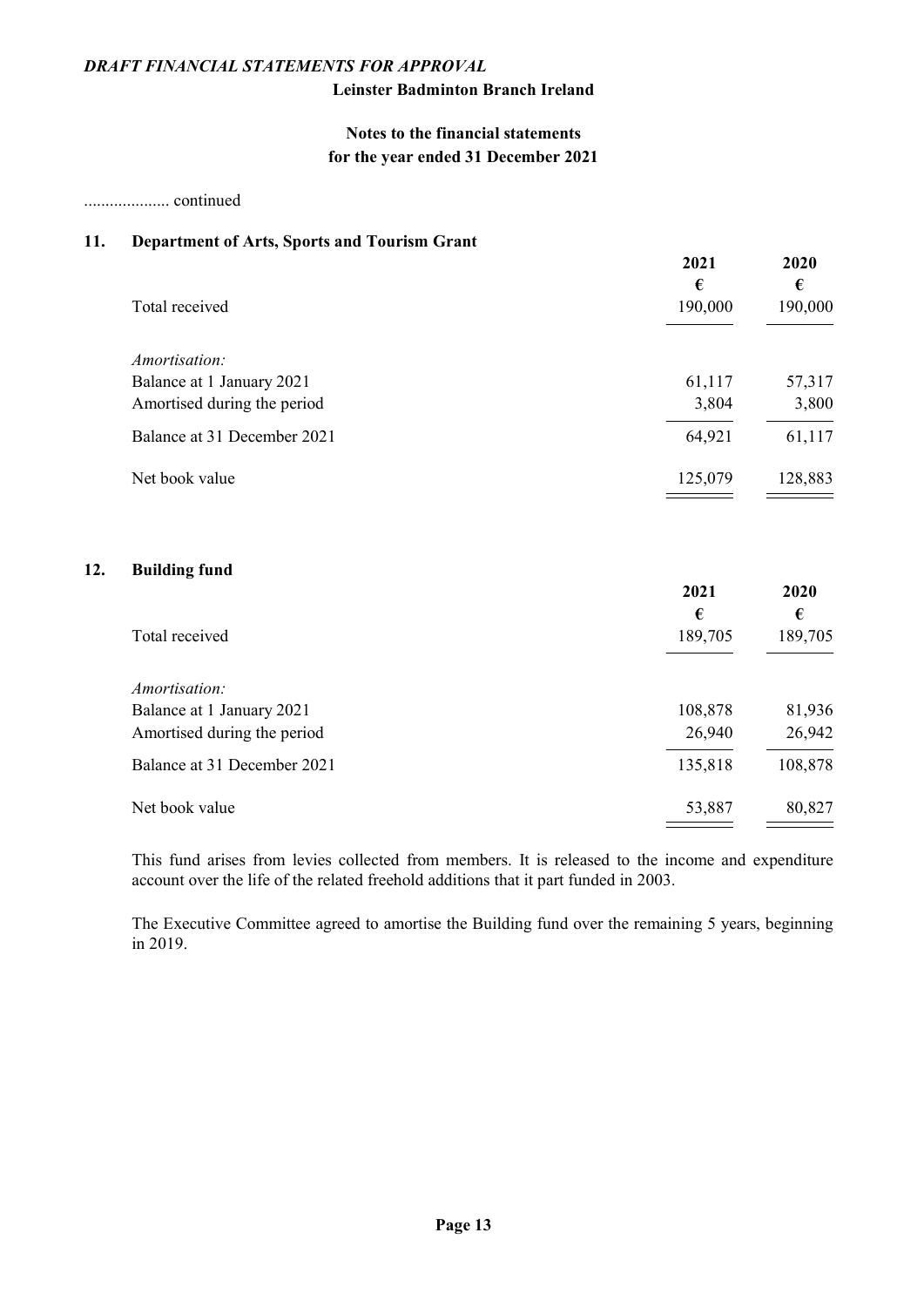## Leinster Badminton Branch Ireland

## Notes to the financial statements for the year ended 31 December 2021

.................... continued

#### 13. Centre Development Fund

|                             | 2021   | 2020    |
|-----------------------------|--------|---------|
|                             | €      | €       |
| Balance at 1 January 2021   | 92,400 | 123,200 |
| Net increase in the year    |        |         |
| Net decrease in the year    | 30,804 | 30,800  |
| Balance at 31 December 2021 | 61,596 | 92,400  |

The Centre Development Fund was released over 25 years commencing the year after it is transferred into the fund.

The Executive Committee agreed to release the Centre Development fund over the remaining 5 years, beginning in 2019.

#### 14. Accounting periods

The current accounts are for a full year. The comparative accounts are for a full year.

### 15. Approval of financial statements

The Executive Committee approved these financial statements for issue on 14th April 2022.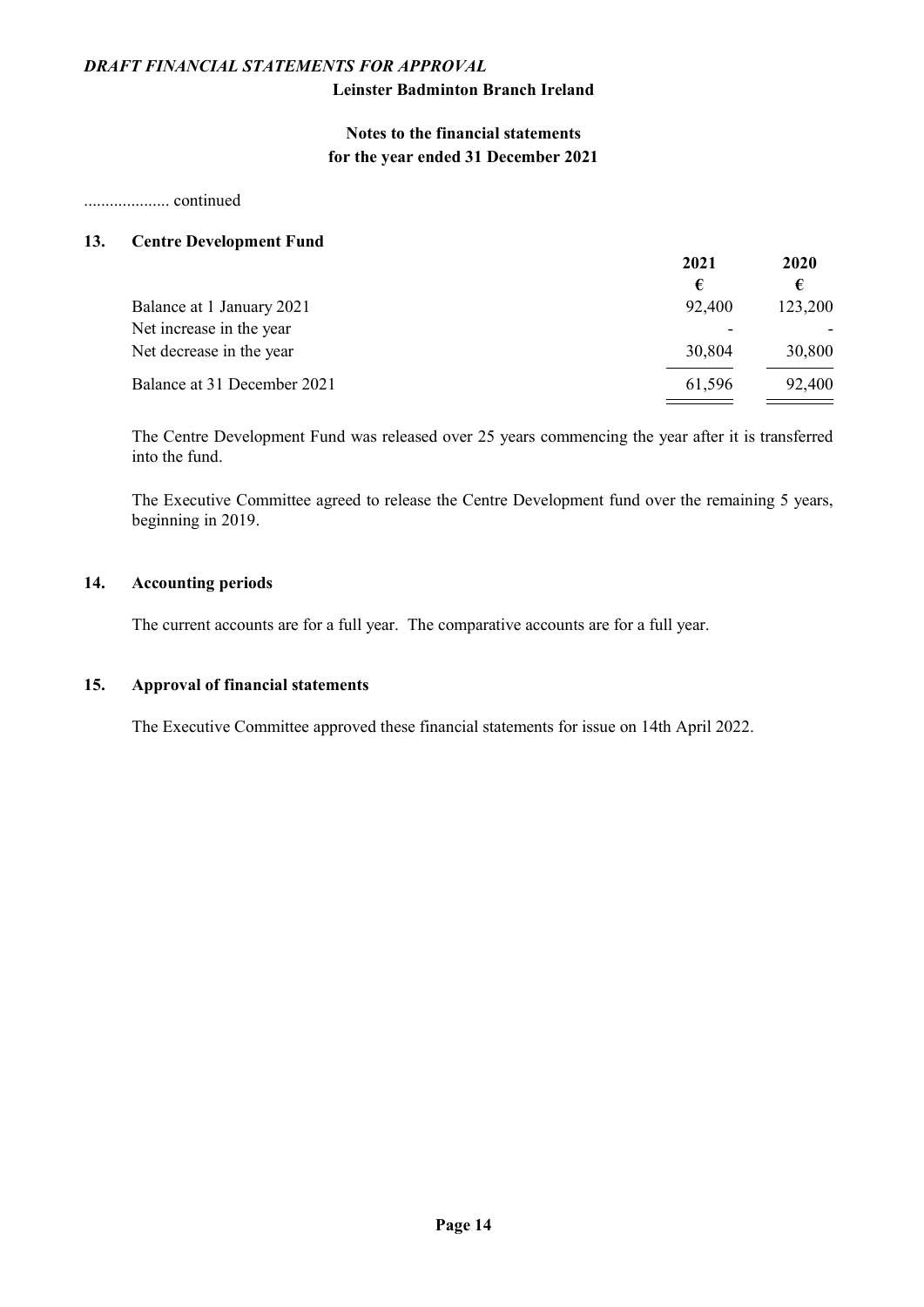### Leinster Badminton Branch Ireland

# Breakdown of Income and expenditure account and expenses schedule for the year ended 31 December 2021

|                                                   | 2021    | 2020    |
|---------------------------------------------------|---------|---------|
|                                                   | €       | €       |
|                                                   |         |         |
| <b>Hall income</b>                                |         |         |
| Court Hire                                        | 171,829 | 185,927 |
|                                                   | 171,829 | 185,927 |
| Other income                                      |         |         |
| Cospoir grant amortised                           | 3,624   | 3,628   |
| Depart. of Arts, Sports & Tourism grant amortised | 3,804   | 3,800   |
| Building fund amortised                           | 26,940  | 26,942  |
| Centre Development fund amortised                 | 30,804  | 30,800  |
| Coaching/squad income                             | 150     | 3,195   |
| Sundry income                                     | 51,615  | 49,900  |
|                                                   | 116,937 | 118,265 |